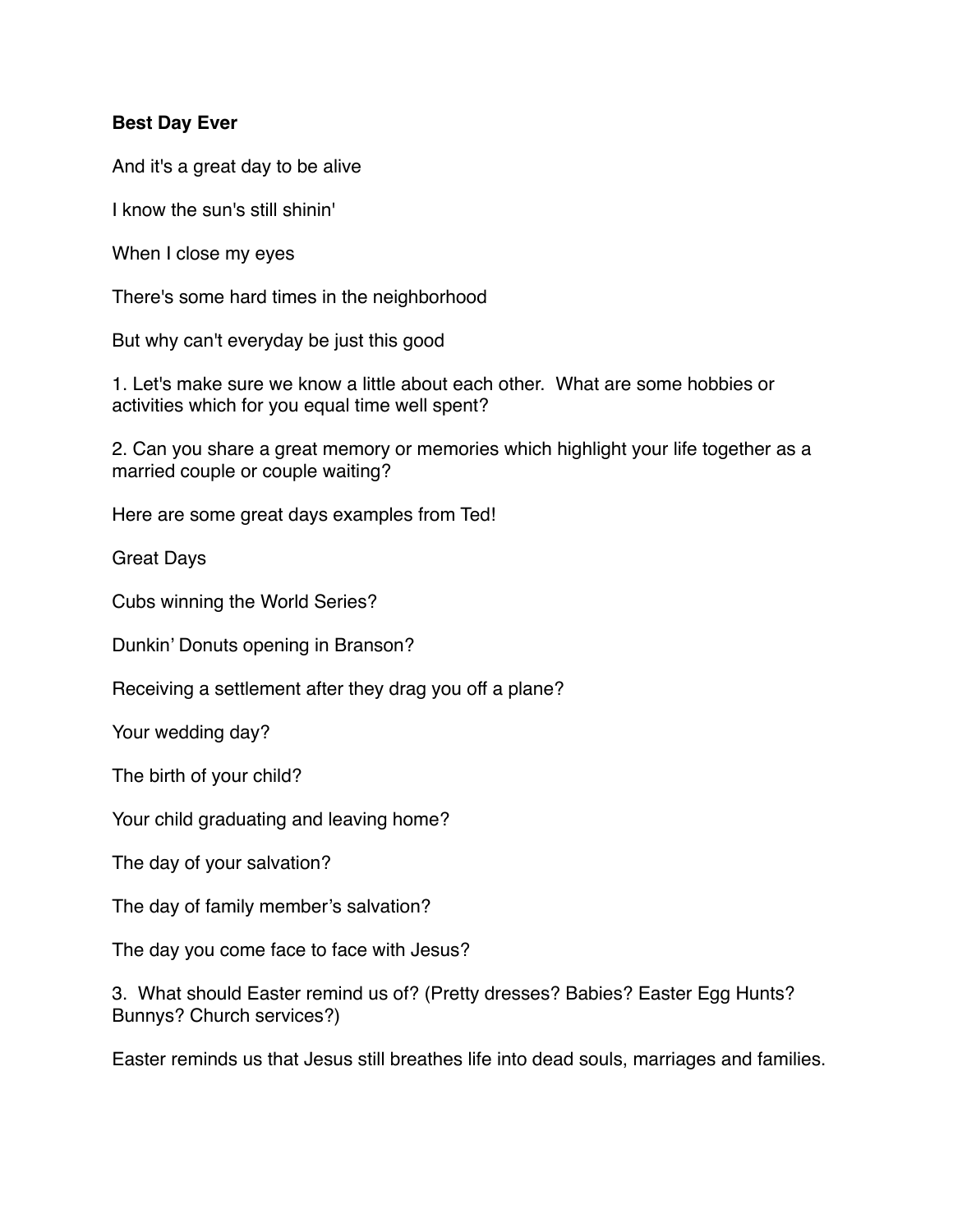36 While they were still talking about this, Jesus himself stood among them and said to them, "Peace be with you."

37 They were startled and frightened, thinking they saw a ghost.

38 He said to them, "Why are you troubled, and why do doubts rise in your minds? 39 Look at my hands and my feet. It is I myself! Touch me and see; a ghost does not have flesh and bones, as you see I have."

40 When he had said this, he showed them his hands and feet.

41 And while they still did not believe it because of joy and amazement, he asked them, "Do you have anything here to eat?" 42 They gave him a piece of broiled fish, 43 and he took it and ate it in their presence.

44 He said to them, "This is what I told you while I was still with you: Everything must be fulfilled that is written about me in the Law of Moses, the Prophets and the Psalms." Luke 24:36-44

4. What gives you confidence that your faith in Christ is not misplaced or misguided?

"If a man can predict his own death and resurrection, and pull it off, I just go with whatever that man says." - Pastor Andy Stanley

And if Christ has not been raised, our preaching is useless and so is your faith. 1 Corinthians 15:14

Answers: Jesus' historical resurrection, witnessed and testified by many, which was recorded and preserved in what we know as the Holy Bible.

5. How does the resurrection of Jesus bring purpose to our lives?

## ANSWERS:

A. We no longer have to live with a sense of survival or just weekend to weekend living, but can live with a much greater significance in mind.

And if Christ has not been raised, your faith is futile; you are still in your sins. 1 Corinthians 15:17

B. The death and resurrection delivers us from the penalty, power, and eventually the presence of sin.

C. The resurrection of Jesus gives us deliverance from or victory over sin. By faith we see we were included in Christ's mighty death on the cross and his subsequent resurrection!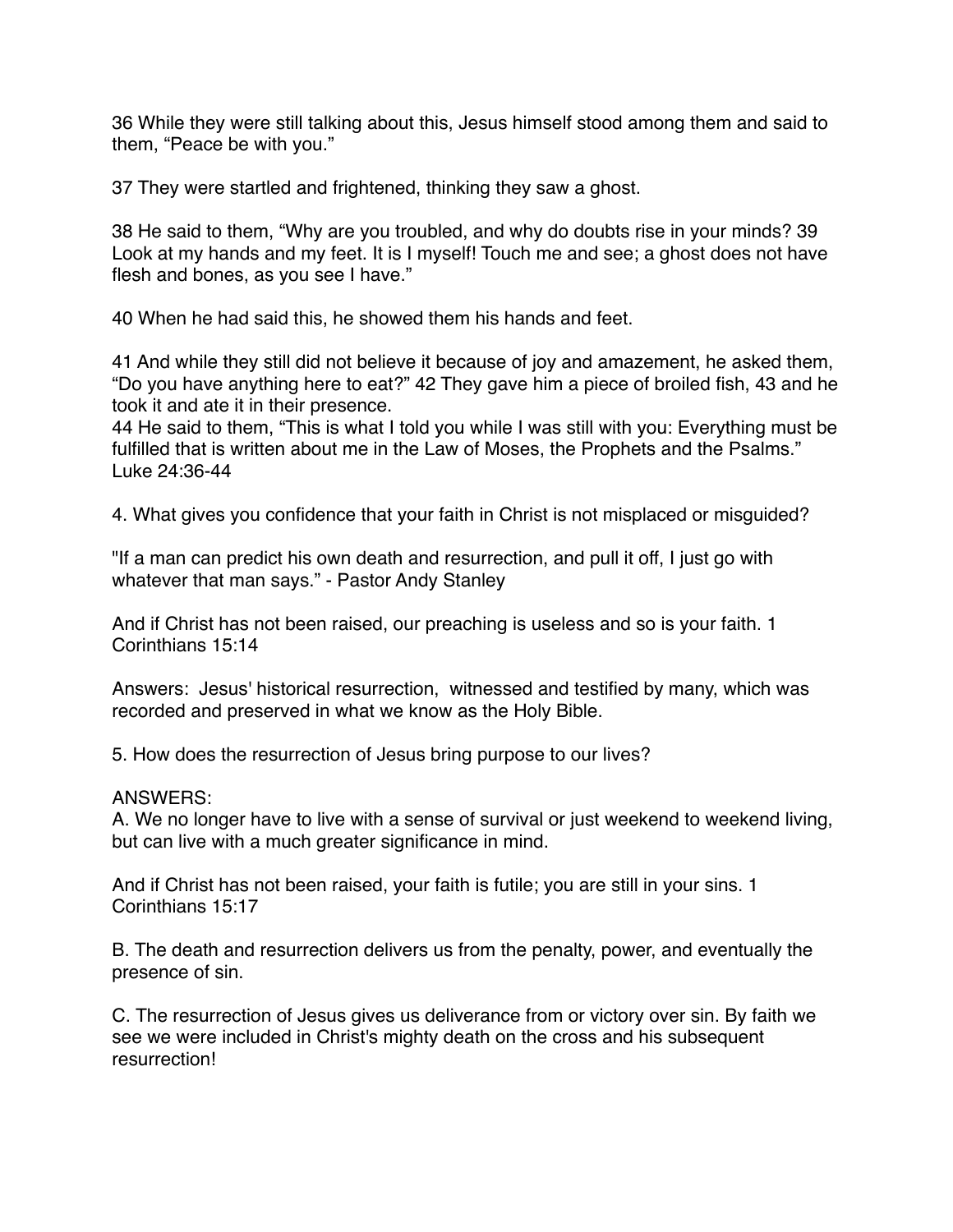When Christ died, we died with him and the power of sin over us was broken and we have been raised with him in resurrection to a new life, including a new purpose for living (Christ-centered). Romans 6:1-14

We witnessed several believers baptized during the church meeting and their act of faith and obedience communicated this truth.

Baptism means burial. Whom do we bury? The dead. My dear brother and sister, do you SEE in Christ you were included in His crucifixion? It is a past historical fact that when Christ died, you died, for by faith you are in Christ.

Once you've seen you died with Christ, that His blood shed for you has wiped away your sins, and that His inclusion of you on the cross for your death, removed YOU as the sin producing factory, you will be FREE to live a new way of life.

In Christ you were raised as a new person, to live by His resurrection life a brand new way of life. Since Jesus overcame, in Christ you can overcome any struggle with sin, any temptation, any loss of hope, any broken relationship and experience freedom, deliverance, healing, hope, protection, self-control, patience, love, and power.

The sting of death is sin, and the power of sin is the law. 57 But thanks be to God! He gives us the victory through our Lord Jesus Christ. I Corinthians 15:56-57

18 Then those also who have fallen asleep in Christ are lost. 19 If only for this life we have hope in Christ, we are of all people most to be pitied. 1 Corinthians 15:18-19

D. The resurrection of Jesus frees us from the fear of death.

I am the resurrection and the life. The one who believes in me will live, even though they die…John 11:25

If you declare with your mouth, "Jesus is Lord," and believe in your heart that God raised him from the dead, you will be saved. Romans 10:9

What a day that will be, When my Jesus I shall see, And I look upon His face, The One who saved me by His grace; When He takes me by the hand, And leads me through the Promised Land, What a day, glorious day that will be.

There'll be no sorrow there,

No more burdens to bear,